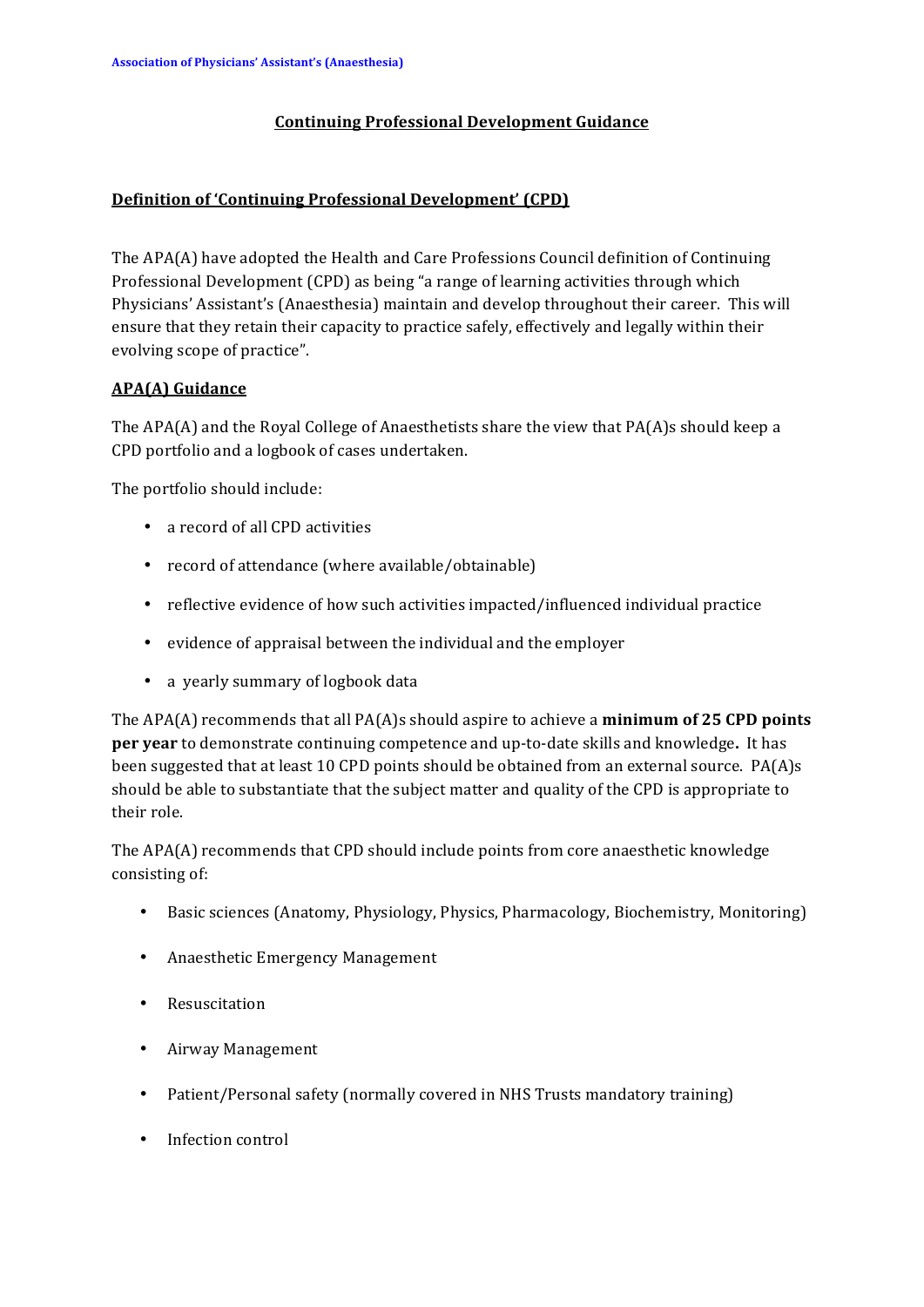| <b>Examples of CPD</b>                                            |                                                  |                                             |
|-------------------------------------------------------------------|--------------------------------------------------|---------------------------------------------|
| <b>Activities</b>                                                 | <b>CPD Points</b>                                | <b>Evidence</b>                             |
| All external<br>courses/conferences with<br>accredited CPD points | Depending on approved<br>points                  | Certificate of attendance                   |
| Departmental Audit meeting                                        | 1 per hour                                       | Certificate of attendance or<br>self record |
| Departmental morning/lunch<br>time meeting                        | 0.5 per hour                                     | Certificate of attendance or<br>self record |
| <b>Advanced Life Support</b>                                      | 10                                               | Certificate of attendance                   |
| Immediate life support                                            | 5                                                | Certificate of attendance                   |
| <b>Basic Life Support</b>                                         | 2                                                | Certificate of attendance                   |
| Teaching of others**                                              | 5 points for preparation<br>1 point for delivery | Self record of evidence                     |
| Trust provided training or<br>simulation sessions                 | Half day 3<br>Full day 5                         | Certificate of attendance                   |
| Individual research/audit                                         | $5 - 10$                                         | Completed research/audit                    |
| PA(A) self directed CPD                                           | 1 per hour                                       | Self record of evidence                     |

\*\* Preparation of teaching session or conference lecture material is 5 points but cannot be used again. Ongoing delivery of this material is 1 point.

#### **Assessing PA(A)s Professional Portfolio**

In line with the professional registration process, the  $APA(A)$  may request  $PA(A)$  's who are on the Managed Voluntary Register provide their portfolio of CPD evidence to the Associations CPD, Education and Professional Standards Council. The Council will consist of the APA(A) CPD Lead and four other  $PA(A)s$ . The panel will bench mark against the agreed CPD standards and advise  $PA(A)'$ s on how to meet this criteria. At this stage the panel will only be used for advising PA(A)s on matters concerning CPD.

The aims of assessing portfolios are to:

- Improve standards
- To meet the requirement for professional registration
- Education!
- Development
- National standardisation of the role

#### **Assessment Process**

If the  $APA(A)$  request your portfolio, a bench marking and assessment guide will be used by the panel to assess your CPD portfolio (Appendix 2). The table shows the possible outcomes after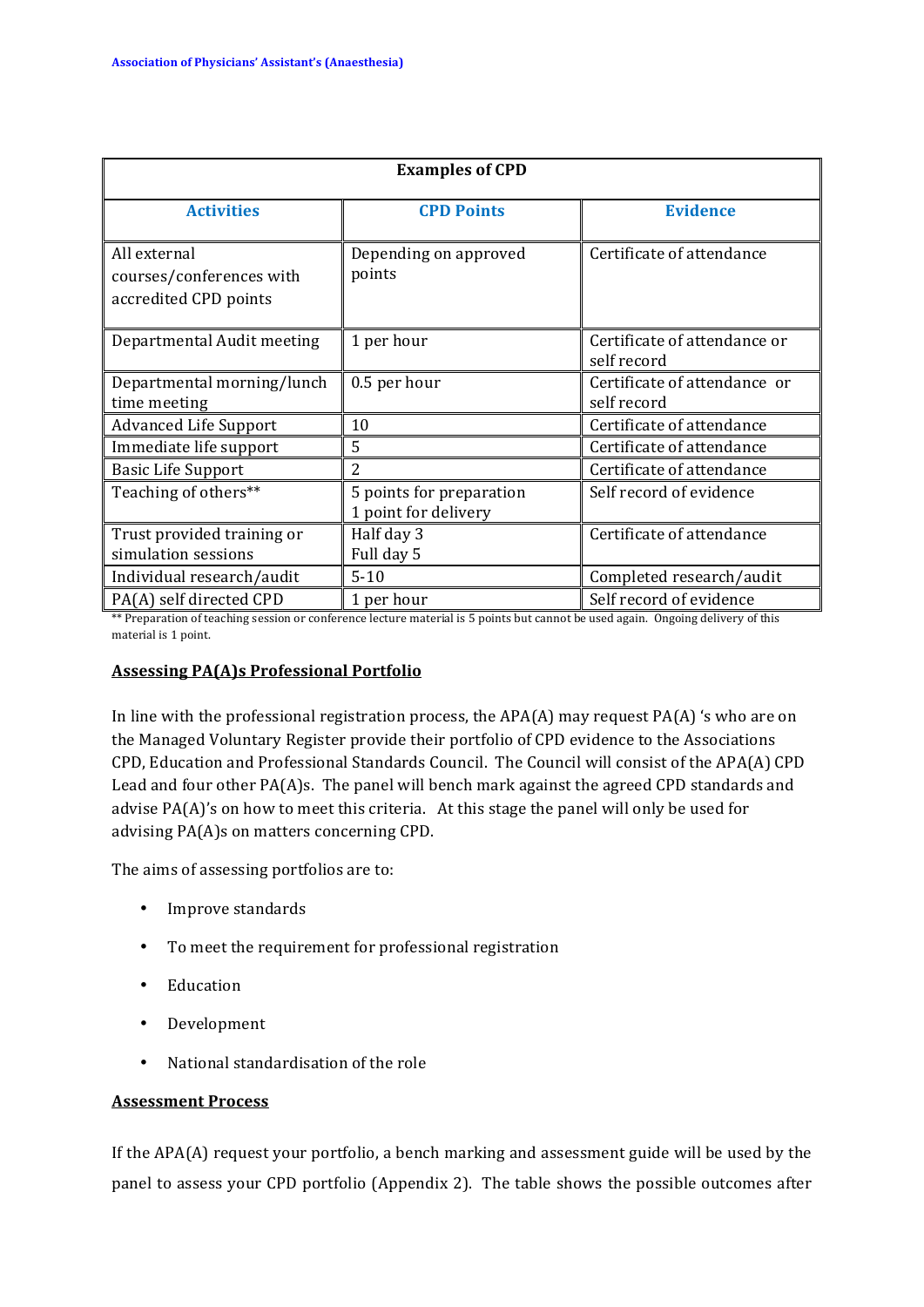the assessment process. It is the APA(A)'s objective that all PA(A)s will meet the required standard.